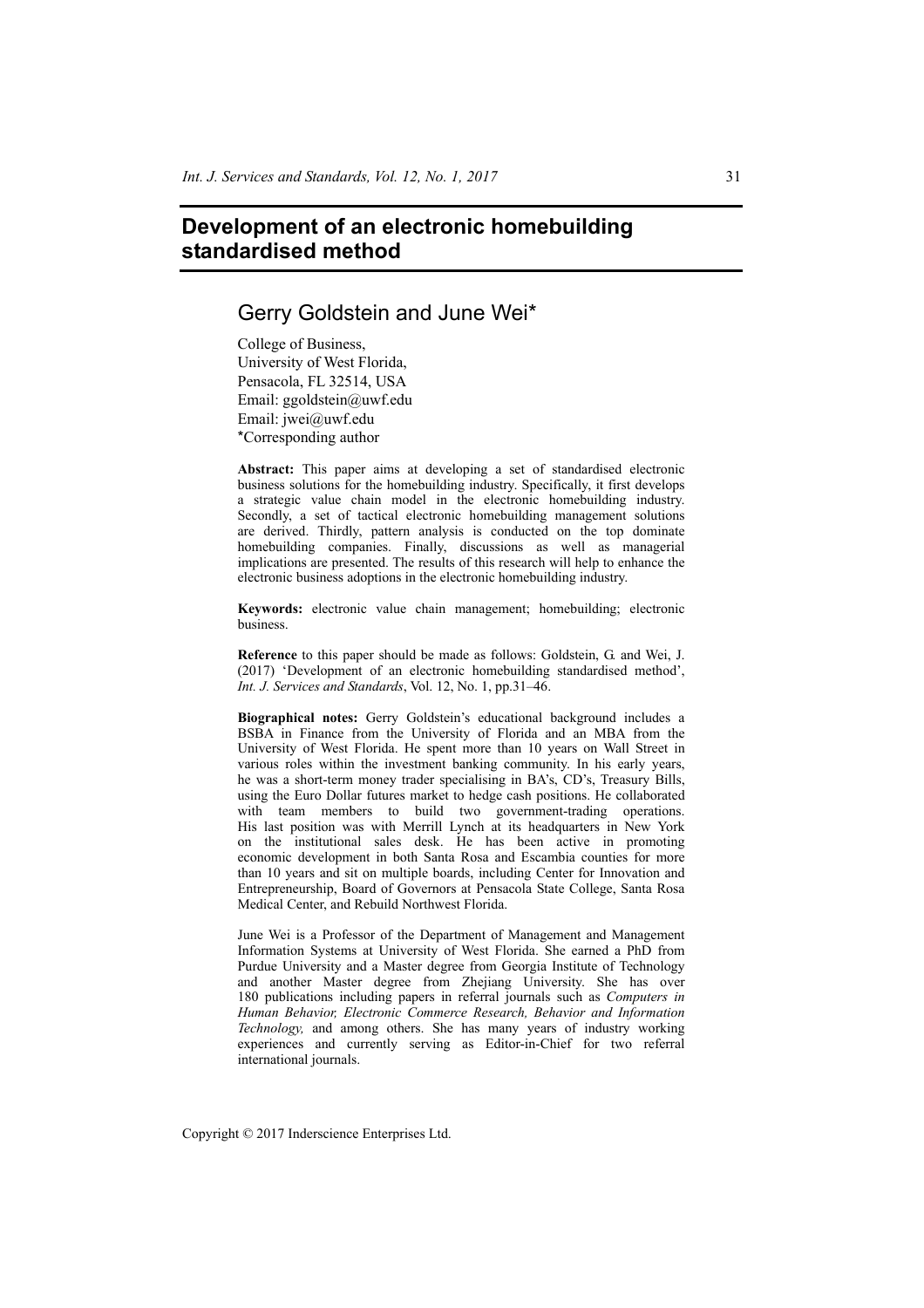This paper is a revised and expanded version of a paper entitled 'Assessment of homebuilding e-customer relationship management' presented at *International Conference on Operations and Supply Chain Management*, Chongqing, China, 17–20 July, 2016.

#### **1 Introductions**

In the years leading up to 1998 home starts reached their highest levels in 20 years with home ownership at 66.8%, contributing 5% of gross domestic product (GDP) and 10% to GDP growth. Recognising the housing sector as an important factor of economic growth as measured by GDP, President Clinton formed the Path for Advancing Technology in Housing (PATH) on 4 May, 1998. The RAND Corporation, working with PATH, Office of Science and Technology Policy (OSTP), Housing and Urban Development (HUD), and the National Homebuilders Association (NAHB) began investigating how technology could be used to reduce cost and delays caused by design, permitting, and construction (Hassell et al., 1999).

One of the discoveries by the RAND Corporation causing extensive delays in the homebuilding process was land development approval, permitting, and zoning. Building codes and regulatory approval originate from federal, state, county, city, and local zoning agencies. There could be as many as 15 different agencies required for approval before development can begin. Changes made within agencies often were not made available until after the builder had submitted plans, causing extensive delays. Builders must pay interest on loans to carry large land tracks for development; delays can turn a profitable venture into a loss that can result in the entire project being terminated. In Los Angeles County there are 89 cities, each with city council and building departments. Due to scarce resources of capital, the building departments are under staffed and operating on small budgets, causing the permitting process to take as much as five or six months (Hassell et al., 1999).

PATH has long recognised the value of applying technology to the home building industry and has created a priority that examines how information systems and the use of road-mapping systems can be designed to enhance the speed and efficiency of the home building process (NAHB Research Center, 2006).

Pulte Homes Sciences, a leader in the homebuilding industry, has built a plant in Manassas, Virginia to take advantage of construction automation. Using digital design data, Pulte's production line can create concrete forming set-up equipment used to produce basements and foundation walls. Machines are used to manufacture steel studs, drive sawing, routing, and nailing machines to form floors, walls, and openings for doors and windows. Houses can be built in 50 days; in 1999 a house was built in four days, 5 h, and 27 min to prove the technology effective (Sawyer, 2006).

The internet has been ushered in with high expectations of efficiency, effectiveness, and innovation. Early adopters of electronic market systems experienced difficulty implementing electronic data interchanges (EDI) into B2B models. Failure to recognise hierarchical governance mechanisms of communication in B2B models can be a competitive strength or play a supporting role. One of the biggest problems of early adaptors was determining total cost analysis (TCA) of implantation. In order to offset the added expense of EDI, companies aligned closely with suppliers and buyers to recover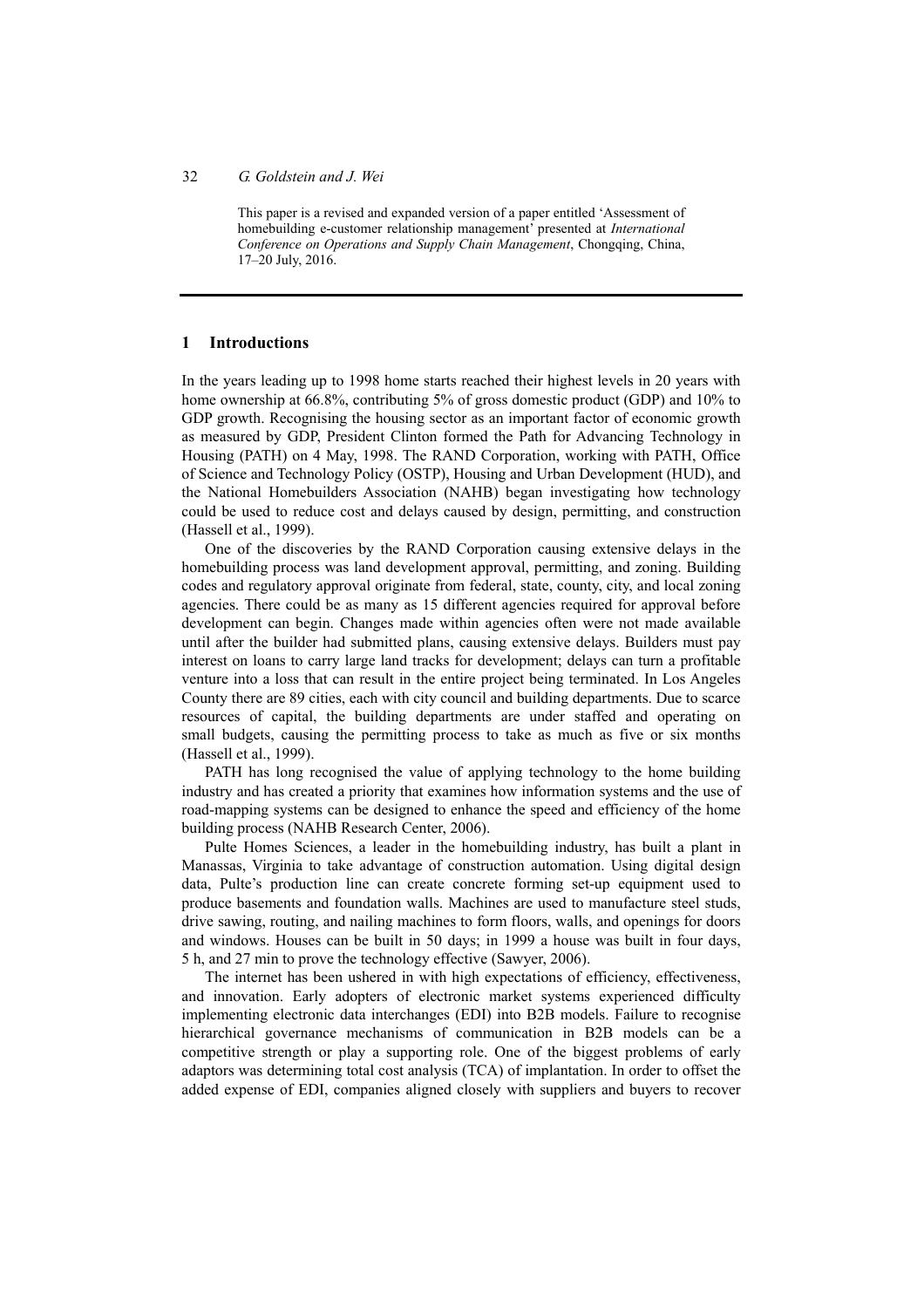sunk cost. EDI brought about the ability of a company to reduce cost by adopting just-in-time procurement reducing inventory and handling cost. With the rapid flow of information, companies were able to manage inventory adjustments, design changes, and renegotiate contracts to offset the TCA issue (Park and Yun, 2004).

Some information technologies solutions have been developed and adopted in the electronic homebuilders industry. For example, communications and network infrastructures were adopted in a variety of homebuilding functions. Some software and business solutions such as enterprise resource planning (ERP) helped to integrate some components in the homebuilders industry such as blue prints designs, material plans and schedules and home inspections, etc. Information technologies also helped to access information of suppliers and support for installation and training ("Information Technology", 2000). The nature of homebuilding requires more than 30 craftsmen to complete a typical single-family residence. Homebuilders typically look to reduce investment in equipment, training, and personnel to limit risk in a cyclical market governed by uncontrollable events (Hassell et al., 1999).

One of the biggest issues facing the construction industry is adapting software to meet the three major goals, referred to as the golden triangle, which is to complete the project on time, on budget, and of high quality. "The future of the construction industry revolves around utilising various information technology tools for the estimating and accounting subsystems in accordance with each other, not in isolation" (Law, 2008, p.4). According to Law (2008), a transformational mind set needs to occur in the home building market to embrace technology that can integrate accounting and estimating software to better understand variances between estimating and actual cost. Instituting a more accurate estimating/variance system will provide a competitive advantage in an increasing competitive environment.

Due to the lack of research in investigating standardisation of e-business adoptions in the homebuilders industry, this paper aims at developing a set of standardised electronic business solutions for the homebuilding industry in order to help accelerate and enhance the electronic business adoptions in the electronic homebuilding industry.

The reminder of this paper is organised as follows: Section 2 presents a literature review on electronic business models in the homebuilding industry. Section 3 develops an electronic homebuilding value chain (EHVC) model based on strategic value chain model analysis. A set of tactical electronic homebuilding management solutions are derived based on this EHVC model. Section 4 provides methodology and investigates the e-business implementation pattern in dominate companies in the homebuilding industry. Section 5 presents discussions managerial implications and conclusions.

#### **2 Literature review**

Recovering from the recent housing recession, the largest homebuilder's annual production has grown from 7500 in 1990 to over 30,000 per year in 2000. The US Build's newest e-chain distribution focuses entirely on the needs of production homebuilders. The new distribution channels no longer require the trade contractor to take delivery of materials. "The first component of the information hub is US Build's demand capture application called 'HOMER'. The command creates a bill of material that has been created by the customer for custom attributes and the information is sent directly,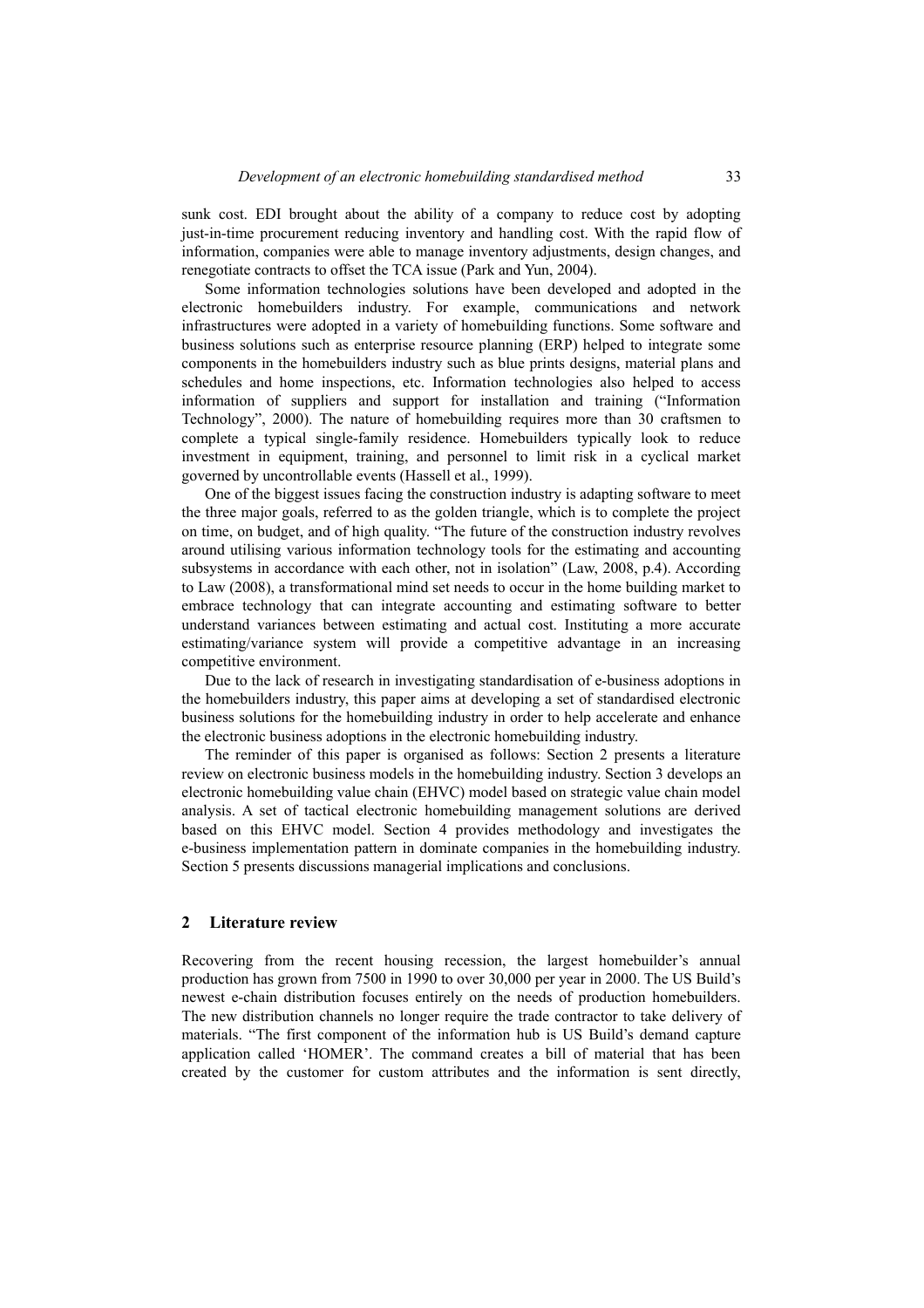providing a demand signal from the homebuilder to the manufacture (Taylor and Bjornson, n.d., p.4).

Pulte adopted the new supply chain created by US Build, testing the new system in Denver. Adapting the ordering of plumbing products for new homes, Pulte has saved between \$500 and \$700 on each new home and reduced delivery by 3–5 days. Using justin-time delivery has reduced the number of days to build a house (Richmond, 2002).

The supply chain for the homebuilding industry has expanded due to a more efficient means of transportation. In past years, manufactures of building products were limited to geographical areas located within reasonable distances of plant locations (Voordijk et al., 2006). Manufactures such as Dow Chemical, Louisiana-Pacific, and Weyerhaeuser are now located closer to raw material sources. The majority of sales for manufactures are to wholesalers, B2B, business to business such as BlueLinx, Dixie Plywood and US Lumber. The end user B2C, business to customer, takes place in two steps with the wholesaler selling to large homebuilders (Pulte, Lennar), large retailers (Lowes, Home Depot), and other retail and specialty distributors (MacKenzie, 2012).

The value chain is the sum total of activities that create value. Value is described as what buyers are willing to pay for goods and services that are produced by the firm and is reflected by total revenue. The value chain divides the company's activities into two major categories, Primary and Support. The concept was developed by Michael Porter and described in his book Competitive Advantage. Primary activities consist of inbound logistics, operations, outbound logistics, marketing and sales, and service. All of the primary activities are concerned with creation of the product or service. The support activities consist of procurement, technology development, human resources, and general administration (Dess et al., 2014).

E-value chain is the adaption of Michael Porter's value chain utilising electronic transmission of data. Information technology has provided additional value by allowing companies to become more effective and efficient with the use of both intranet and internet. "An IT value chain refers to the subset of enterprise activities that pertain to IT operations, both to add value directly for external customers and to add indirect value by supporting other enterprise operations" (Pfitscher and Wei, 2007, p.6).

Electronic commerce has emerged as a leading application of information technology and is changing the way organisations link the entire value chain. E-value and e-customer chains allow for advanced communication with business to customer (B2C), business to business (B2B), and customer to business (C2B). "The internet and its capabilities also provide companies with new, more cost effective and time-efficient manes for working with customer, suppliers, and development partners" (Gunasekaran et al., 2002, p.188).

#### **3 Electronic homebuilding value chain (EHVC) model**

Figure 1 shows the breakdown of Michael Porters Value Chain divided into two main sections. The first section includes five primary activities and the other includes four support activities. The e-value chain shows how each activity is connected with the use of information technology. Below is a brief description of e-value chain activities: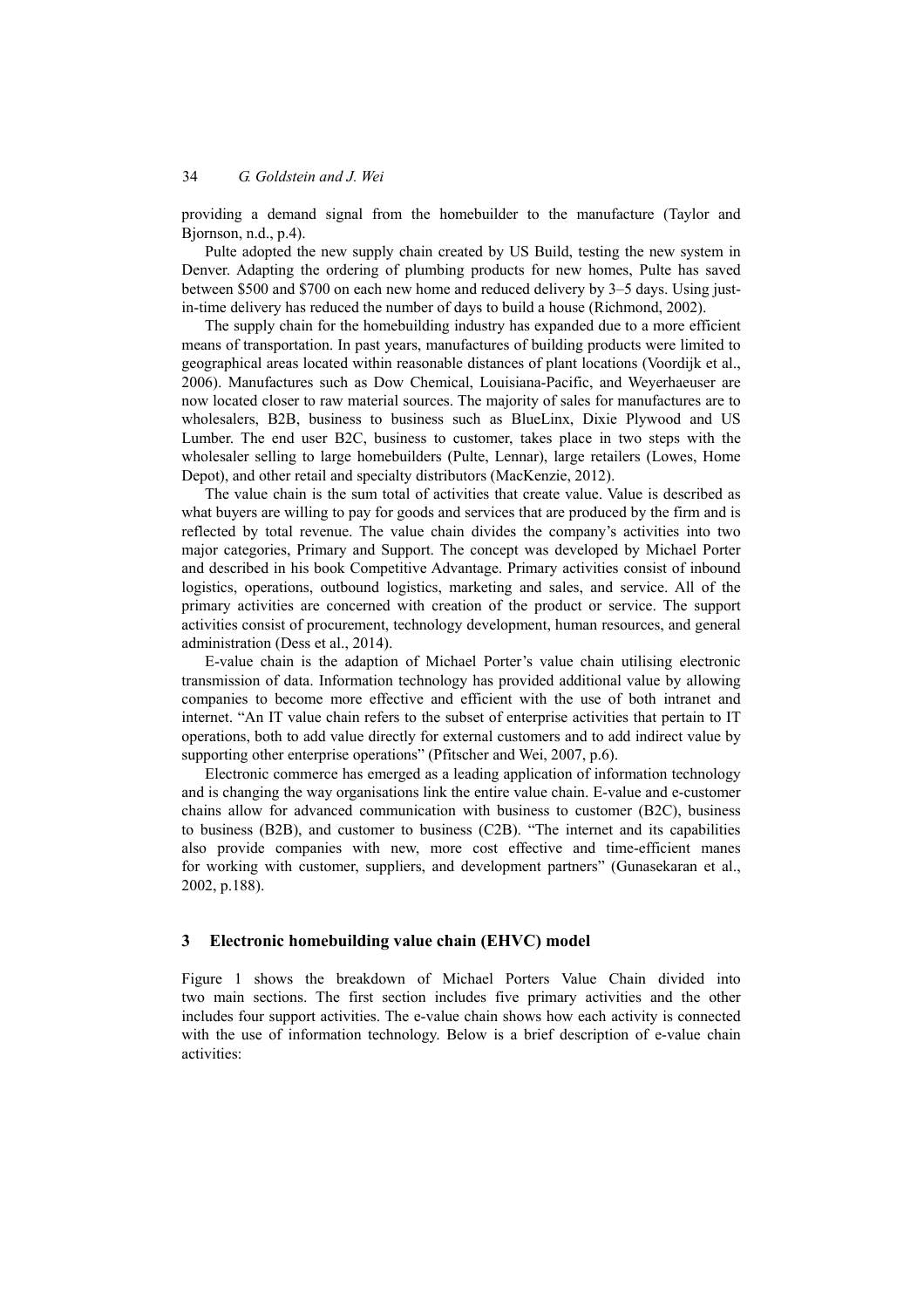

Figure 1 E-value chain model for homebuilding industry (see online version for colours)



#### *Primary activities*

• *Inbound logistics.* Before homebuilders can begin the process of building homes or multifamily housing projects, land must be identified. The process starts with electronic records from the property appraiser office to identify owners of record, tax information, boundary lines, recorded deeds, and other information necessary to determine if the parcel(s) can be purchased. Establishing value is performed by accessing electronic records from various sources of recent sales, past sales, and pending sales (asking prices) of surrounding property. Property value is established by looking at recent history as well as how the property can be divided to meet the needs of the homebuilder by using special software for real estate development (Gravina da Rocha et al., 2016).

Many materials are necessary to build a home; therefore, the management of raw material is critical to the timing process of building a house. More than a dozen different trade specialists are required to build a home, including: heavy machinery operators for land clearing, concrete experts for the foundation, carpenters for wall, flooring, roof truss, plumbers, electricians, and cabinet designers all must rely on the prior work to be completed before they can begin individual work required to complete the house (Naji et al., 2016). Therefore, the inbound management of materials is critical to the building process. Automated scheduling software is used to manage large quantities of materials over a large geographical area. The three major homebuilders build thousands of homes across multiple regions. Managing the process requires customer resource planning, as each customer can choose from many different design packages to include upgraded counter tops, appliances, and paint colours. All of information is uploaded from web portals, accessed by the customer, and then transmitted to the local construction manager (Vaughan et al., 2013).

The majority of homes sold require some type of financing, each of the three largest homebuilders offer mortgage-financing services to include title searches, closing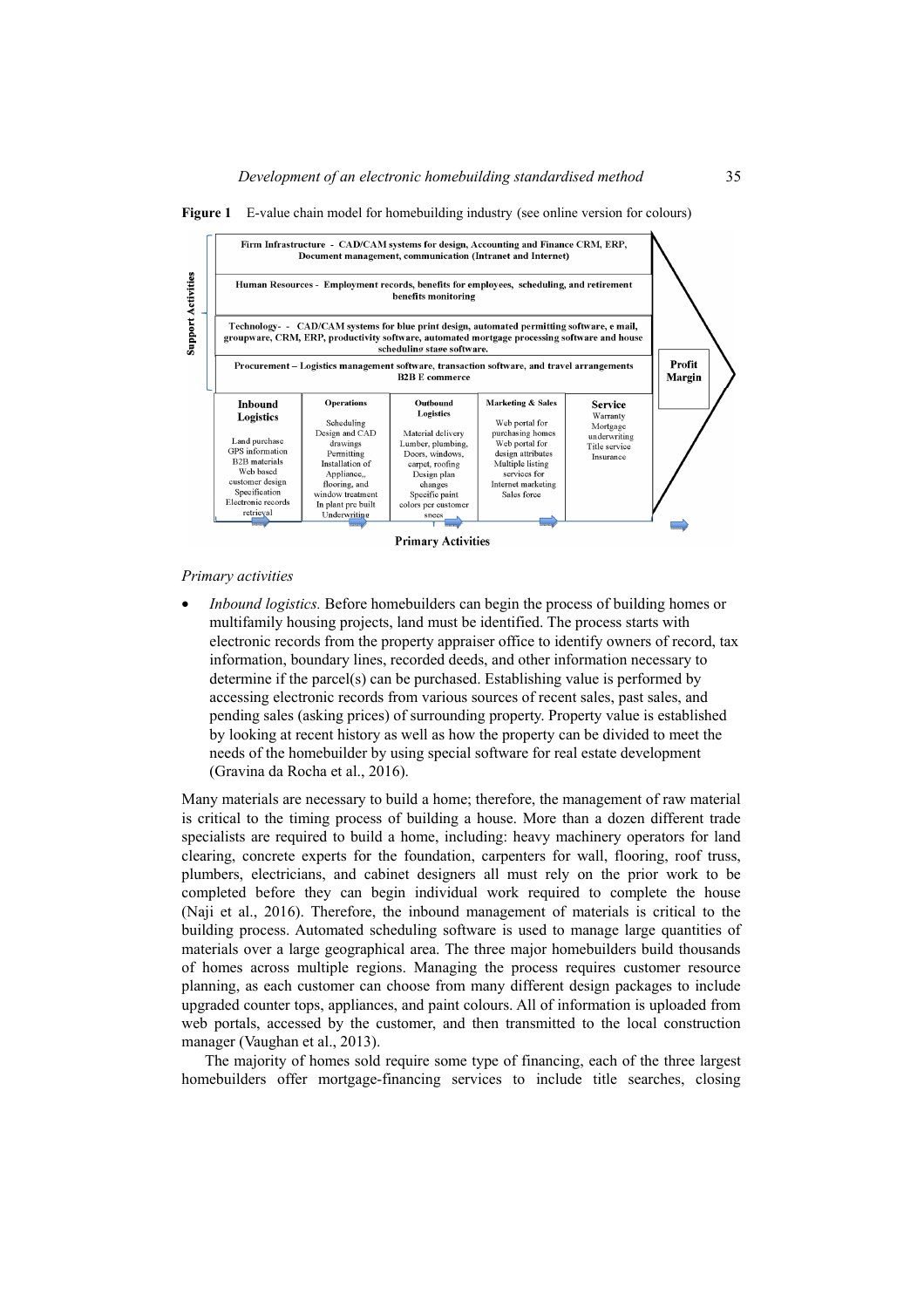document preparation, and mortgage insurance. All of the information necessary to manage the process is sent via the internet and uploaded into special software that analyses the data for mortgage approval. Lot locations, GIS, and GPS specifications are transmitted via the internet to title companies to make sure that clean titles are being sold.

• *Operations*. Company operations include production processes that turn input of raw materials into finished products. The building industry can be categorised into two main components, custom build or pre-manufactured. As described earlier in this paper, Pulte and other homebuilders have expanded into more efficient ways of building homes. Factories have been set up to build pre-manufactured homes, often completed within days instead of months. Manufacturing equipment is designed to read computer aid design (CAD/CAM) files and build flooring, walls, roof truss systems, door and window openings that are later assembled at the home site. The manufacturing process is aided by electronic data files, developed from CAD/CAM file data. Many custom features can be added during the design phase with input from the customer. Design files are developed to include 3-D drawings electronically delivered to the customer for approval using the internet. The same process of data delivery is used for custom-built homes, the only difference between the two systems are where the home is built, one in a remote facility and the other on the customers lot (Demian and Walters, 2014).

Financing, title, and insurance information are uploaded into software designed specifically for analysing financial data for mortgage approval. The largest homebuilders have been designated as mortgage originators and operate separate divisions providing the service to homebuyers. Special underwriting software link the entire system to both the intranet and internet for retrieval of information necessary to determine mortgage rates, maximum amount of qualification, and mortgage payment schedules.

- *Outbound logistics.* Generally, outbound logistics would consist of delivering a finished product using some means of transportation, warehousing, inventory, or delivery of a service. In the case of homebuilders, the finished product is completed in many stages and delivered on site. Outbound logistics for homebuilding would focus on the components necessary to complete the custom home. Delivery of the material for the foundation, lumber or metal studs necessary for the wall structure, roof trusses for sub-roof system, shingles, windows, doors, and heating and air conditioning systems. All of the components are handled via electronic ordering and tracking systems using the intranet and internet. Handheld devices located with the construction supervisor notify the on-site contractor of expected delivery of material, quantity, style, and most important the timing of the delivery (Blismas et al., 2010). Enterprise resource planning (ERP) aides the supplier through notification of orders, quantity, style, colour, location, and timing. The automation of the ordering process, delivery, and installation is linked to the accounting function to coordinate what has been ordered to what has been billed. On-site construction managers, using the internet, can access portal that has been designed using the intranet to manage the entire process without waiting for other means of communication (Mohamed et al., 2015).
- *Marketing and sales.* Marketing and sales include all the activities related to advertising, channels, promotion, selling, and developing competitive advantages by marketing to the appropriate marketing mix. More than 90% of all homebuyers begin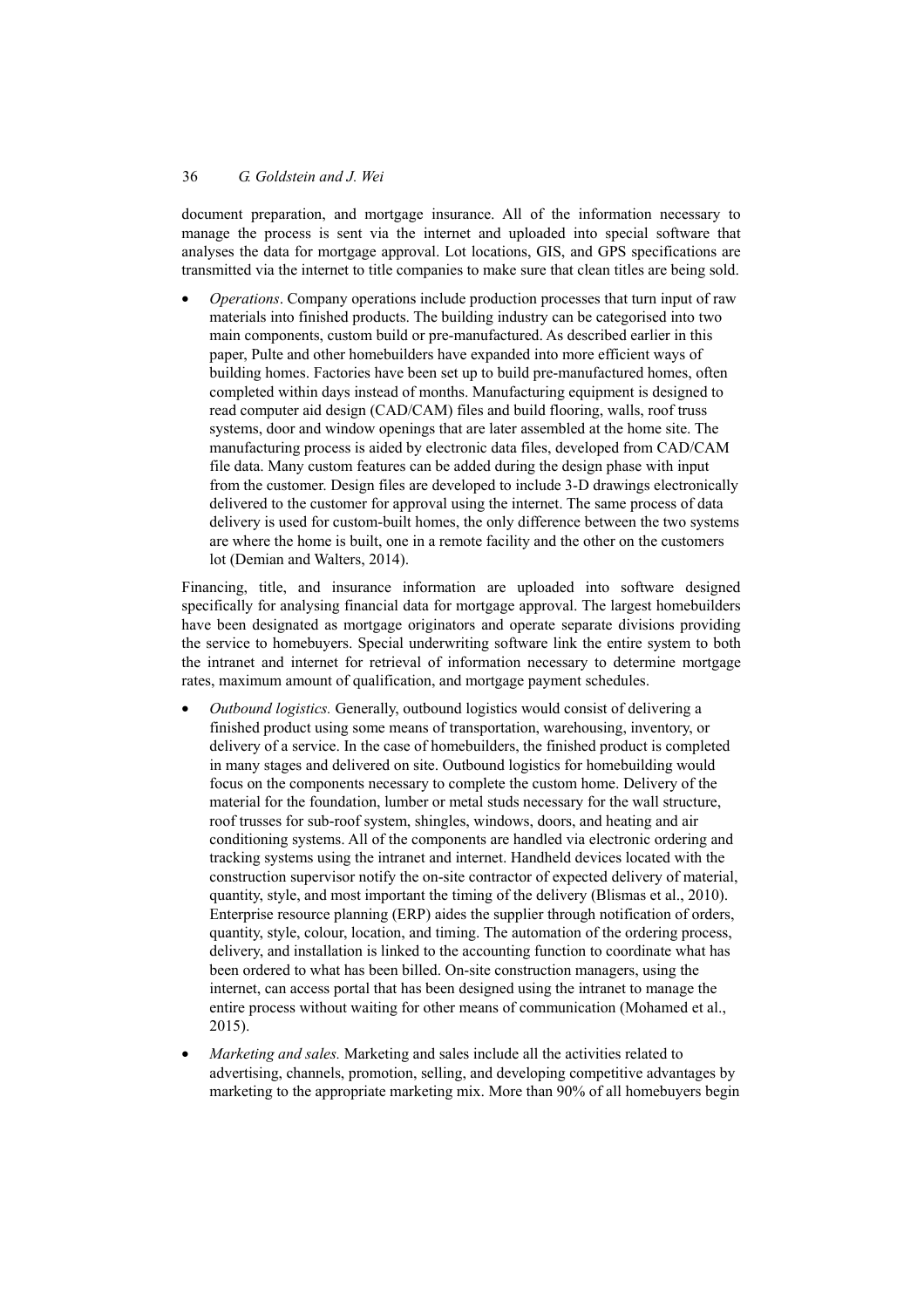the search using the internet for information concerning school rankings, distance commuting to work, and leisure activities. Once an area has been identified, the next step is to use the web to locate a realtor to help in the process. Search engine optimisation (SEO) becomes a critical component in the ability for homebuilders and local realtors to appear on first search pages. Individuals who use ITe devices are 86% more likely to contact a real estate agent (Vox, 2014).

The largest homebuilders maintain a website of all properties listed for sale, arranged by location in local neighbourhoods, price, style, and demographic differentiation. Many custom homebuilders, such as D.R. Horton, allow buyers to order many custom home features using web-based portals. Buyers can choose upgrades to cabinets, countertops, appliances, paint colours, carpeting, wood and tile flooring, and window treatments. The use of virtual 3D software can allow potential customer to visualise their home as change occur with options offered. Today's technology further enhances the buying experience by allowing future homebuyers to use 3D graphics to place furniture in rooms, enabling the personal experience to see how the family will fit in their new surroundings.

The latest technology in real estate marketing is the use of drones. Homebuilders want to use drones equipped with cameras to delivery virtual reality to area developments, helping market the new subdivisions. Recent court cases have prevented the use of drones, "in a closely watched case, a photographer for the University of Virginia in Charlottesville was fined \$10,000 late last year by the FAA for flying his drone for commercial purposes" (Freedman, 2014, p.1).

Service. Enhancing the buyer's incentive to improve perceived value, all homebuilders offer a warranty on new home construction. Homebuilders' warranty against builder defects, roof and window leaks, and all mechanical devices such as heating and air conditioning units. The purchase of a home is the largest single purchase most families make in a lifetime. It is important for new buyer to have a comfort level that the purchase has some protection in terms of a warranty. All warranty matters are handled through the use of electronic notification (Jacobsson et al., 2016).The buyer is provided web access to a portal that is designed to notify the builder of any issue that may arise after the sale. Suppliers of any product that has been used in the process of home building can then be scheduled to correct any defect that may exist.

Other services offered by homebuilders include financing, title work necessary to close any real estate transaction, title insurance, and brokerage services. New trends in the service sector for real estate is to help a new buyer sell existing homes, if the sell depends on new home purchase. A number of brokers have offered to either sell the existing home in a short period of time or buy the home to conclude the purchase of a new home.

#### *Support activities*

• *Firm infrastructure.* Activities to support the company's infrastructure include accounting, legal department, finance, government affairs, and quality management. E-infrastructure is linked by intranet to automate accounts receivable, account payable and other accounting enterprise software. Government affairs uses the internet to access the permitting process for each building location, regulations vary by each state and county (Jansson et al., 2015).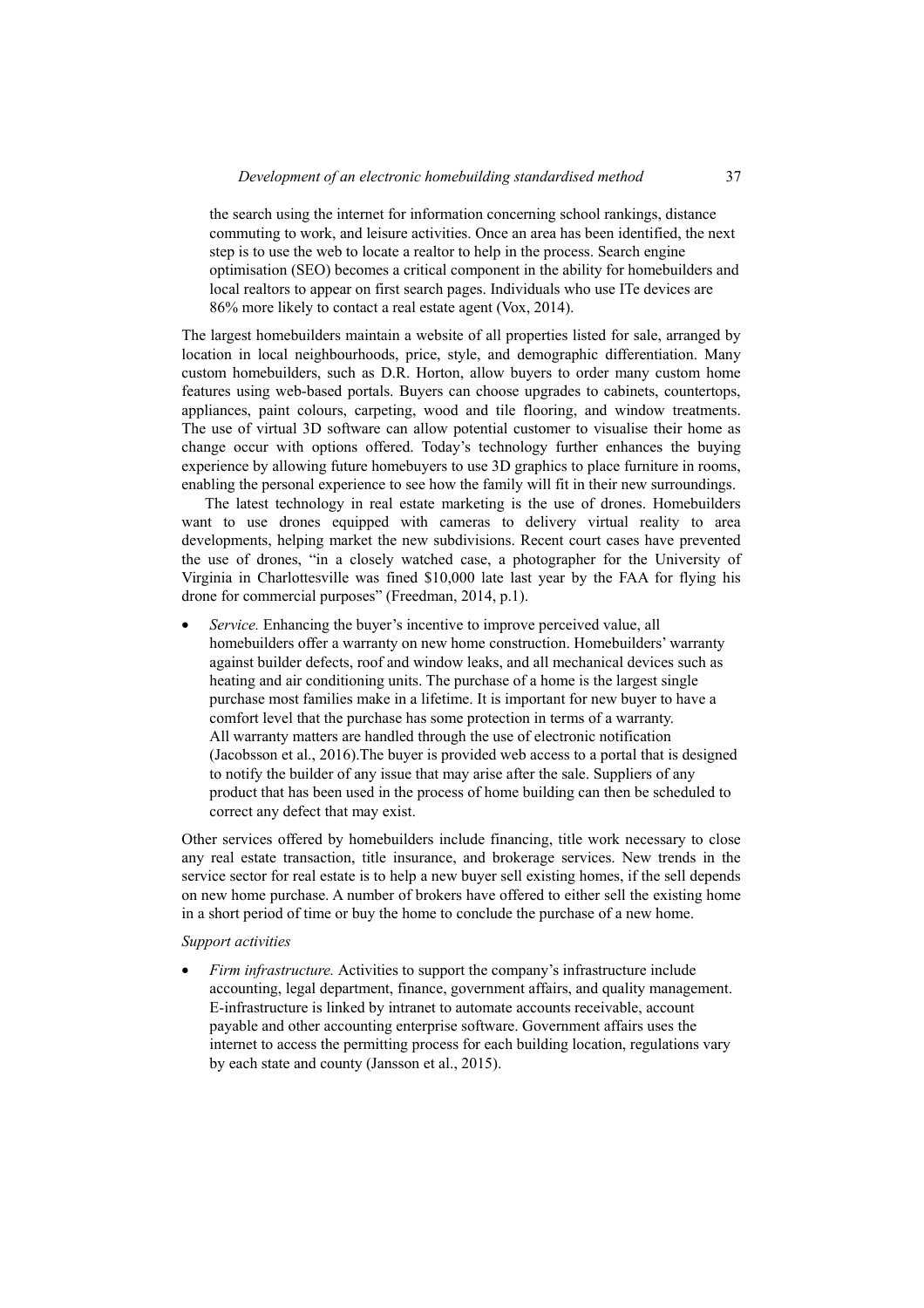- *Human resources.* Personnel records, payroll, retirement, and vacation schedules are all maintained on electronic record keeping software designed specifically for human resource departments. The three largest homebuilders have payrolls that exceed thousands of employees spread out over many states. Withholding tax, state unemployment tax, and other federal taxes are all managed within the human resource database files (Samad et al., 2016).
- *Technology.* Vast systems of data files are necessary at all levels of homebuilding industry. Custom homebuilders use CAD/CAM design files to determine the highest and best fit for land purchases to maximise lot size, home square footage, and height. Manufactures of pre-built homes use technology to drive machinery designed to complete major parts of the building process. External customers' access web based portals to input custom orders, allowing for new home buyers to choose from many options (Swarts et al., 2016).
- *Procurement.* The activities associated with e-procurement are limited to those areas that support the value chain. The purchase of software such as ERP, customer resource management (CRM) and other data driven programs designed to improve productivity and efficiency. All raw materials necessary for the production of the product are bought through the procurement process (Li et al., 2014).

# **4 Standardised tactical e-business solutions**

The advancement of information technology has integrated every aspect of business, allowing for faster communications and interconnectivity to both internal and external customers (Fisher, 2000). Large homebuilders conduct business in all 50 states, divided by regions, building thousands of homes each year. In order to maintain profitable ventures, communications with suppliers, construction managers, craft trades, and delivery are critical to maintaining profit margins. Table 1 shows the different process within the homebuilding sector designated as business-to-business (B2B), business-togovernment (B2G), business-to-consumer (B2C), consumer-to business (C2B), and business-to-internal (B2I).

*Business-to-business*: The entire process of homebuilding starts with land acquisition, without land homes simply could be built. The purchase of land utilises the internet to access records of title and land ownership, official recording records for taxes, location, legal descriptions, and tax information. Once land has been acquired, design teams determine the highest and best use using automated software for development layout to include lot size, roads, utilities, size, and configuration based on the correct number of bedroom and bathrooms. The internet is used to access government, state, and federal demographic data for site analysis. Suppliers are delivered a set of plans to submit material bids in order to determine construction cost (Manrique et al., 2015). Most recently, publicly traded homebuilders have entered the mortgage market, enabling the homebuilder to control the entire process, from building to selling. Using automated underwriting software, directly connected to lending institutions and the secondary mortgage market, allows quick and seamless integration of mortgage origination and secondary market operations.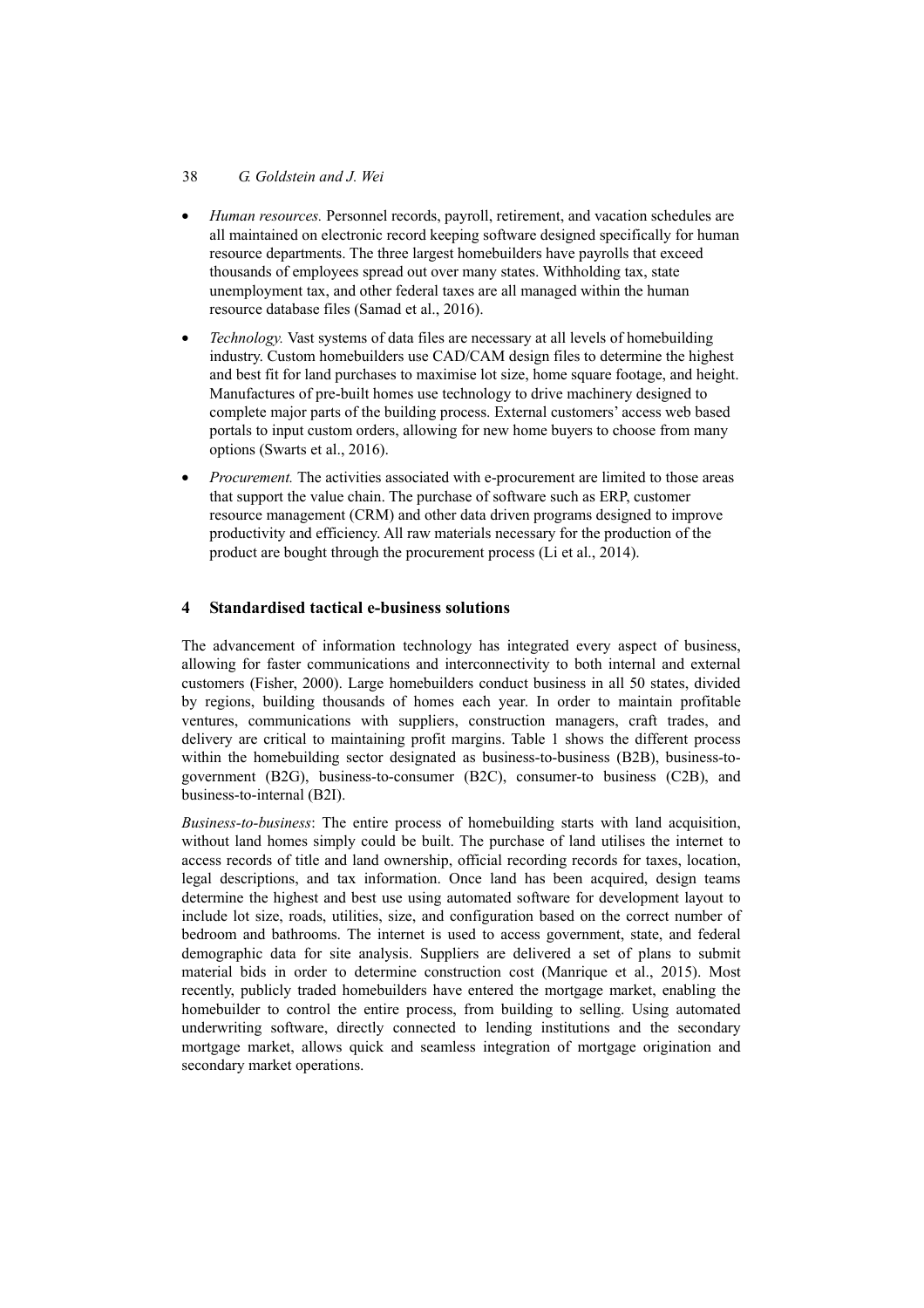|                             | <b>Business</b> application                                     | Description                                                    |  |  |  |  |  |  |
|-----------------------------|-----------------------------------------------------------------|----------------------------------------------------------------|--|--|--|--|--|--|
| <b>Business To Business</b> |                                                                 |                                                                |  |  |  |  |  |  |
| 1                           | <b>Inbound Suppliers</b>                                        | Purchase of raw materials                                      |  |  |  |  |  |  |
| 2                           | Direct underwriting software                                    | Fannie/Freddie Mac/Banks                                       |  |  |  |  |  |  |
| 3                           | Internet                                                        | Direct connection and domain registration                      |  |  |  |  |  |  |
| 4                           | Email                                                           | Communication software                                         |  |  |  |  |  |  |
| 5                           | Accounts payable                                                | Electronic check payment                                       |  |  |  |  |  |  |
| 6                           | Accounts receivable                                             | Electronic check receipt                                       |  |  |  |  |  |  |
| 7                           | Land acquisition                                                | Contracts to other real estate firms and land sellers          |  |  |  |  |  |  |
| 8                           | Utility applications                                            | Water, sewer, electrical, phone                                |  |  |  |  |  |  |
|                             | <b>Business to Government</b>                                   |                                                                |  |  |  |  |  |  |
| 1                           | Land deed registration                                          | Recording of deed with state                                   |  |  |  |  |  |  |
| 2                           | Mortgage documentation                                          | Recording mortgage with state                                  |  |  |  |  |  |  |
| 3                           | Employment compliance                                           | Federal compliance laws, employment laws                       |  |  |  |  |  |  |
| 4                           | State and federal taxes                                         | FICA and other taxes                                           |  |  |  |  |  |  |
| 5                           | Utility applications                                            | Permits for utilities                                          |  |  |  |  |  |  |
| 6                           | <b>Building permits</b>                                         | Required filings for building                                  |  |  |  |  |  |  |
| 7                           | <b>SEC</b> documents                                            | Required filings to be listed on exchanges                     |  |  |  |  |  |  |
| 8                           | <b>Federal</b> taxes                                            | State and federal taxes                                        |  |  |  |  |  |  |
|                             | <b>Business to Customer</b>                                     |                                                                |  |  |  |  |  |  |
| 1                           | Mortgage underwriting application Customer mortgage application |                                                                |  |  |  |  |  |  |
| 2                           | Other underwriting services                                     | Title services and insurance                                   |  |  |  |  |  |  |
| 3                           | Website offerings                                               | Developments under construction                                |  |  |  |  |  |  |
| 4                           | Home upgrades                                                   | Carpet, flooring, paint, cabinets offering choice<br>customers |  |  |  |  |  |  |
| 5                           | Design services                                                 | Custom design services                                         |  |  |  |  |  |  |
| 6                           | Internet/email                                                  | Customer communication                                         |  |  |  |  |  |  |
|                             | <b>Consumer to Business</b>                                     |                                                                |  |  |  |  |  |  |
| 1                           | Mortgage application                                            | Internet based submission for mortgage                         |  |  |  |  |  |  |
| 2                           | Support application                                             | Real estate contracts/offerings                                |  |  |  |  |  |  |
| 3                           | Internet                                                        | Initial search                                                 |  |  |  |  |  |  |
| 4                           | Consumer/realtor                                                | Document delivery/listing/offering                             |  |  |  |  |  |  |
| 5                           | Web portal                                                      | Builder web portal for customisation                           |  |  |  |  |  |  |
| 6                           | Closing documents                                               | Review of all documents prior to closing                       |  |  |  |  |  |  |
| 7                           | State and federal disclosure                                    | Documents required by federal and state law                    |  |  |  |  |  |  |
|                             | <b>Business to Internet</b>                                     |                                                                |  |  |  |  |  |  |
| 1                           | Human resources                                                 | Payroll, scheduling, vacation/sick days                        |  |  |  |  |  |  |
| 2                           | Intranet                                                        | Internal communications                                        |  |  |  |  |  |  |
| 3                           | Enterprise resource software                                    | Accounting, financial, ordering                                |  |  |  |  |  |  |
| 4                           | Inventory                                                       | Tracking of homes for sales in each development                |  |  |  |  |  |  |

Table 1 E-business application solutions in the homebuilding industry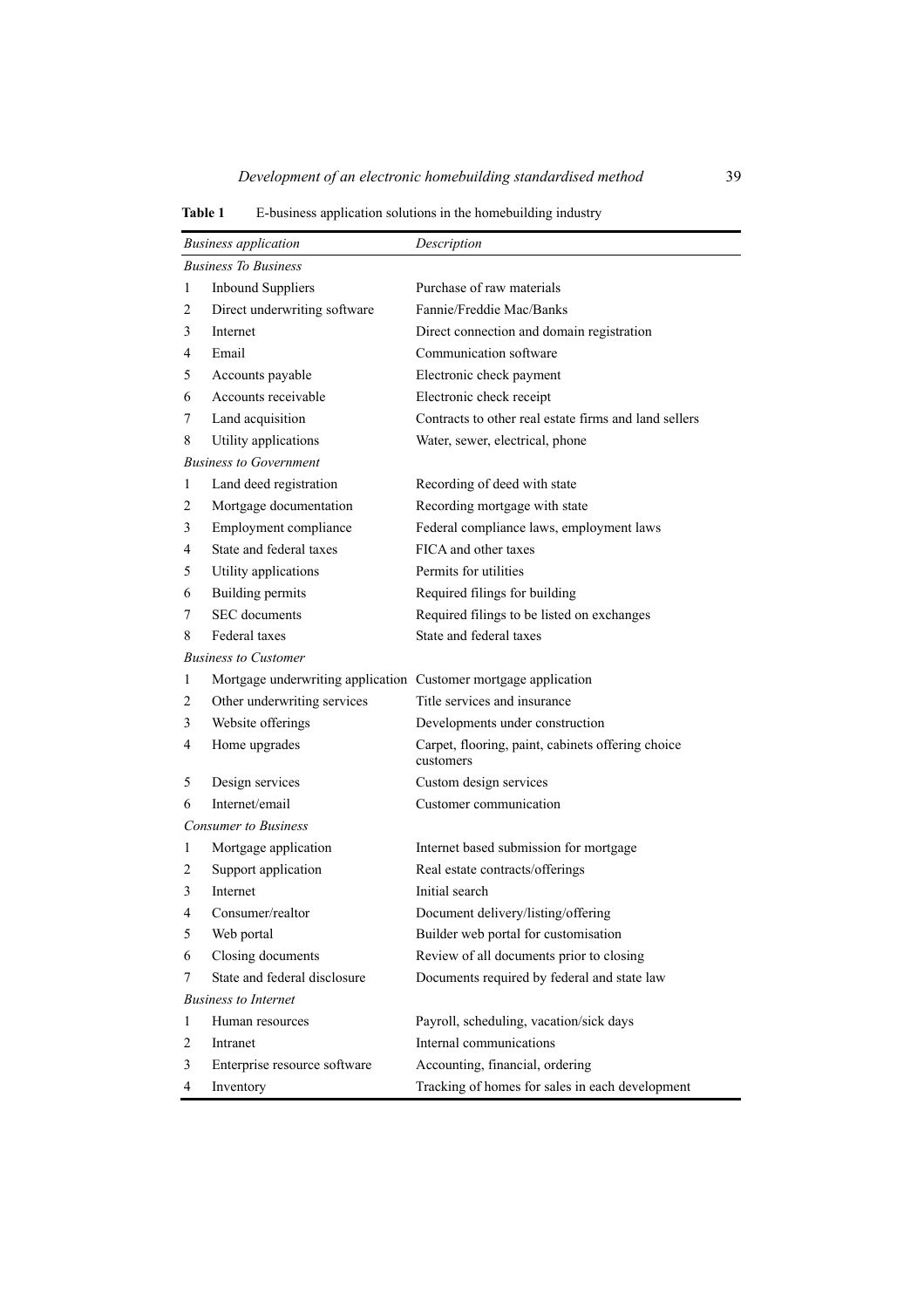*Business-to-government/state*: Developers require vast information to determine what areas within regions present the best possible success scenario. Analysing data provided by government and state agencies can indicate demographic information needed in determining regional development. High state involvement, such as Texas and North Carolina, consistently attract industry development. Worker migration trends have a high impact on builder decisions to develop homes in these high impact areas.

*Business-to-customer*: With the new communication and information technologies, the homebuilding companies have a variety of methods to communicate with existing and potential customers. The internet also offers online search and research mechanism on homebuilding's websites for home buyers. By using the online search mechanism, the home buyers can determine factors such as location, school districts, community, parks, leisure services, and proximity to metro areas etc. These factors are important for new home buyers. Recently, many realtor contracts and home buying contracts are conducted on electronic based. Moreover, many homebuilders also conduct their after sales business services such as maintenance and warranty supports via internet.

*Customer-to-business*: Homebuilders rely on a vast array of customers to complete the building and selling process of custom designed homes. Suppliers of raw material, such as concrete for foundations, wood or metal for wall structure, roof trusses, roofing material, flooring, and mechanical components are all purchased using integrated information technology. Custom colours are ordered from each homeowner concerning carpet colour, window treatments, and in many cases paint colours for each room. In order to track individual request, information is delivered to the construction manager on handheld devices designated by address (Nikoleta et al., 2016).

Insuring homes that are sold requires timely financing using the mortgage market for funding the purchase. Applications are submitted using electronic communication, automated software easily determines the amount lenders are willing to loan based on predetermined financial ratios. Loan approval, title search, and insurance are all predetermined using intranet and internet connectivity to complete the home buying process.

*Business to internal*: Keeping track of thousands of homes in multiple regions across the USA requires integration of enterprise resources processing connecting accounting, finance, capital formation, and the flow of materials. Large homebuilders' employee hundreds of personnels, maintained using internal record keeping by the human resource department. Payroll records, vacations, sick leave, and retirement accounts are all maintained using electronic record keeping.

Table 2 indicates how each activity in the e-business application heading of B2B, B2G, B2C, C2B, and B2I is related to e-value chain. Many of the activities utilise multiple areas of the value chain, increasing efficiency at all levels of the company. B2C and C2B represent the largest utility of the value chain, the interconnectivity between the business and the customer delivers the customisation necessary to control cost and drive profits.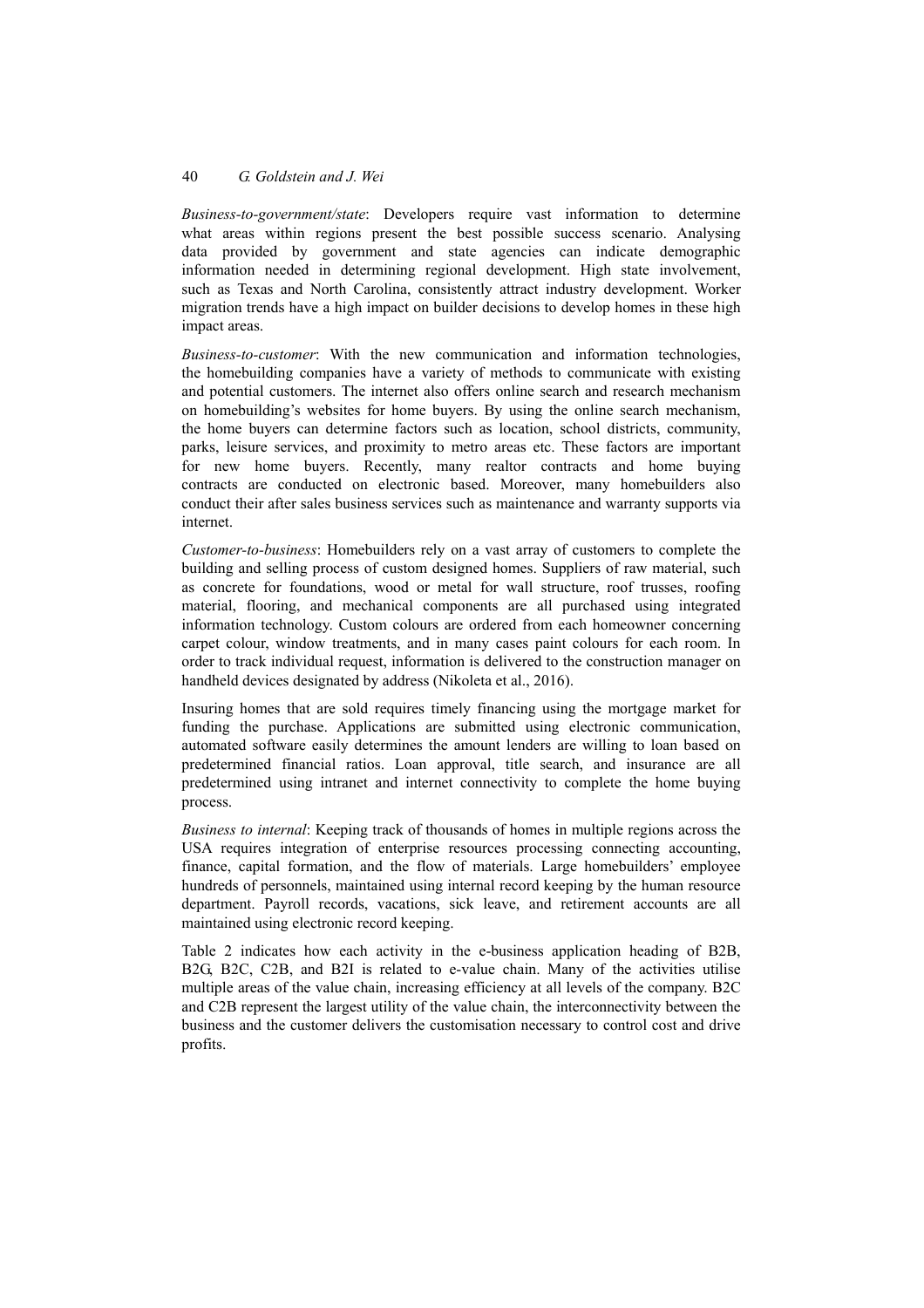| Value chain activities |             |                                          |                    |                                    |             |             |                      |             |                                                    |  |
|------------------------|-------------|------------------------------------------|--------------------|------------------------------------|-------------|-------------|----------------------|-------------|----------------------------------------------------|--|
| $E$ -business          |             |                                          | Primary activities |                                    |             |             | Secondary activities |             |                                                    |  |
| B2B                    | Inbound     | logistics Operations logistics and sales |                    | Outbound Marketing Customer Infra- |             |             | Human                |             | service structure resources Technology Procurement |  |
| $\,1$                  | $\mathbf X$ |                                          |                    |                                    |             |             |                      |             |                                                    |  |
| $\boldsymbol{2}$       | $\mathbf X$ |                                          |                    |                                    | $\mathbf X$ |             |                      | $\mathbf X$ |                                                    |  |
| 3                      | $\mathbf X$ |                                          | $\mathbf X$        | $\mathbf X$                        | $\mathbf X$ |             | $\mathbf X$          | $\mathbf X$ | $\mathbf X$                                        |  |
| $\overline{4}$         | $\mathbf X$ |                                          |                    |                                    |             |             |                      |             |                                                    |  |
| 5                      | $\mathbf X$ |                                          |                    |                                    |             |             |                      |             |                                                    |  |
| 6                      | $\mathbf X$ |                                          |                    |                                    |             |             |                      |             |                                                    |  |
| 7                      | $\mathbf X$ | $\mathbf X$                              |                    |                                    |             |             |                      |             |                                                    |  |
| $\,$ 8 $\,$            | $\mathbf X$ |                                          |                    |                                    |             |             |                      |             |                                                    |  |
| B2G                    |             |                                          |                    |                                    |             |             |                      |             |                                                    |  |
| $\mathbf{1}$           |             | $\mathbf X$                              |                    |                                    |             |             |                      |             | $\mathbf X$                                        |  |
| $\overline{c}$         |             |                                          | $\mathbf X$        |                                    |             |             |                      |             | $\mathbf X$                                        |  |
| 3                      |             |                                          | $\mathbf X$        |                                    |             |             | $\mathbf X$          |             |                                                    |  |
| $\overline{4}$         |             |                                          |                    |                                    |             | $\mathbf X$ |                      |             |                                                    |  |
| 5                      | $\mathbf X$ | $\mathbf X$                              | $\mathbf X$        |                                    |             |             |                      |             |                                                    |  |
| 6                      | $\mathbf X$ | $\mathbf X$                              | $\mathbf X$        |                                    |             |             |                      |             | $\mathbf X$                                        |  |
| $\tau$                 |             |                                          | $\mathbf X$        |                                    |             |             |                      |             |                                                    |  |
| $\,$ 8 $\,$            |             |                                          | $\mathbf X$        |                                    |             |             |                      |             |                                                    |  |
| B2C                    |             |                                          |                    |                                    |             |             |                      |             |                                                    |  |
| $\mathbf{1}$           | $\mathbf X$ | $\mathbf X$                              |                    | $\mathbf X$                        | $\mathbf X$ |             |                      |             |                                                    |  |
| $\overline{c}$         | $\mathbf X$ | $\mathbf X$                              | $\mathbf X$        | $\mathbf X$                        |             |             |                      |             |                                                    |  |
| $\mathfrak{Z}$         |             | $\mathbf X$                              | $\mathbf X$        |                                    | $\mathbf X$ |             |                      |             |                                                    |  |
| $\overline{4}$         |             | $\mathbf X$                              | $\mathbf X$        | $\mathbf X$                        | $\mathbf X$ |             |                      |             | $\mathbf X$                                        |  |
| 5                      |             | $\mathbf X$                              |                    | $\mathbf X$                        | $\mathbf X$ |             |                      |             |                                                    |  |
| $\boldsymbol{6}$       | $\mathbf X$ |                                          | $\mathbf X$        | $\mathbf X$                        | $\mathbf X$ |             |                      | $\mathbf X$ |                                                    |  |
| C2B                    |             |                                          |                    |                                    |             |             |                      |             |                                                    |  |
| $\mathbf{1}$           | $\mathbf X$ | $\mathbf X$                              | $\mathbf X$        | $\mathbf X$                        | $\mathbf X$ | $\mathbf X$ | $\mathbf X$          | X           |                                                    |  |
| $\overline{c}$         | $\mathbf X$ |                                          | $\mathbf X$        | $\mathbf X$                        |             |             |                      | $\mathbf X$ |                                                    |  |
| 3                      |             |                                          |                    | $\mathbf X$                        | $\mathbf X$ |             |                      | X           |                                                    |  |
| $\overline{4}$         | $\mathbf X$ |                                          |                    | $\mathbf X$                        |             |             |                      | $\mathbf X$ |                                                    |  |
| $\sqrt{5}$             | $\mathbf X$ |                                          |                    | $\mathbf X$                        | $\mathbf X$ |             |                      |             |                                                    |  |
| 6                      | $\mathbf X$ | $\mathbf{x}$                             | $\mathbf X$        |                                    |             |             |                      |             |                                                    |  |
| $\tau$                 |             |                                          | $\mathbf X$        |                                    |             |             |                      |             |                                                    |  |
| B2I                    |             |                                          |                    |                                    |             |             |                      |             |                                                    |  |
| $1\,$                  |             |                                          |                    |                                    |             |             | $\mathbf X$          |             |                                                    |  |
| $\sqrt{2}$             |             |                                          |                    |                                    |             | $\mathbf X$ | $\mathbf X$          | $\mathbf X$ |                                                    |  |
| $\mathfrak{Z}$         |             |                                          |                    |                                    |             | $\mathbf X$ | $\mathbf X$          | $\mathbf X$ | $\mathbf X$                                        |  |
| $\sqrt{4}$             | $\mathbf X$ | $\mathbf X$                              |                    |                                    |             |             |                      |             |                                                    |  |

Table 2 Relationship between e-business applications and e-value chain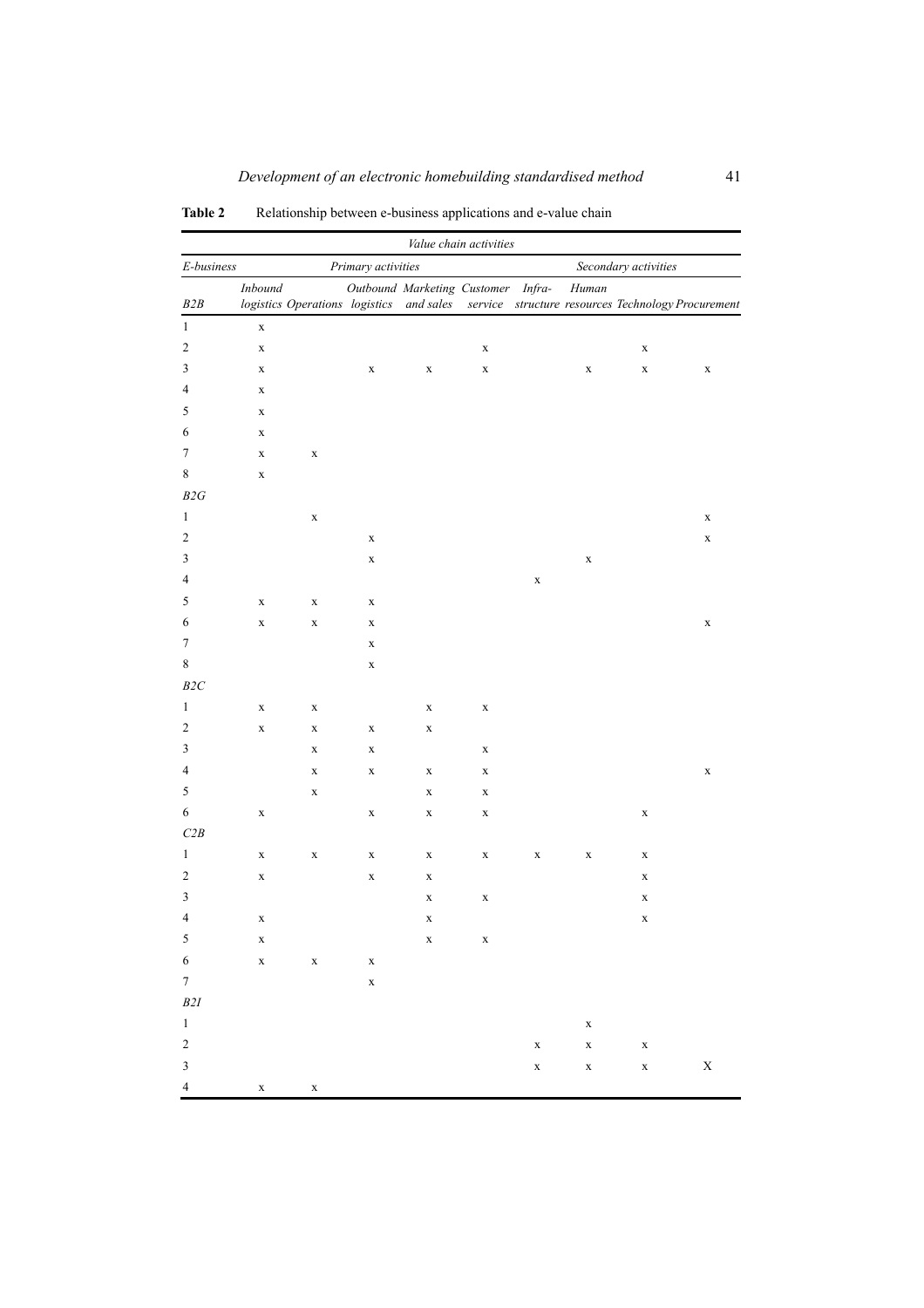#### **5 Methodology**

Appendix A shows the top 20 homebuilders in the USA. Due to the high capital requirements required for land acquisition and the building process, access to financial markets is critical to a sustained competitive advantage. Small builders, with above average reputations, are being bought by the larger companies. D.R. Horton has made an acquisition on a near yearly basis for the past 20 years.

Table 3 indicates the top 10 homebuilders' participation and utilisation of e-business solutions. All homebuilders buy land, design and construct homes in much the same way including website offerings, direct customer input for custom designing, and final closing documents required. The largest homebuilders have differentiated the competitive advantage with the use of backward integration by offering mortgage service, closing services, and insurance. Controlling the entire value chain has increased profit, shortened the cycle from build to purchase, and increased sales by eliminating unqualified buyers.

**Table 3** E-business applications for the top 10 homebuilders

|                | $D.R.$      |                              |             |             |             |                              | Hovnanian                            |             | The         | Standard    |           |
|----------------|-------------|------------------------------|-------------|-------------|-------------|------------------------------|--------------------------------------|-------------|-------------|-------------|-----------|
|                |             | Horton PulteGroup Lennar NVR |             |             | Toll        |                              | Taylor Enterprises KB Ryland Pacific |             |             |             | $%$ of e- |
| E-business     | Inc.        | Inc.                         |             |             |             | Corp. Inc. Brothers Morrison | Inc.                                 |             | Home Group  | Home        | business  |
| B2B            |             |                              |             |             |             |                              |                                      |             |             |             |           |
| $\mathbf{1}$   | $\mathbf X$ | $\mathbf X$                  | $\mathbf X$ | $\mathbf X$ | $\mathbf X$ | $\mathbf X$                  | $\mathbf X$                          | $\mathbf X$ | $\mathbf X$ | $\mathbf X$ | 100       |
| $\overline{c}$ | $\mathbf X$ | $\mathbf X$                  | $\mathbf X$ |             |             |                              |                                      |             |             |             | 30        |
| 3              | $\mathbf x$ | $\mathbf X$                  | $\mathbf x$ | $\mathbf X$ | $\mathbf X$ | $\mathbf X$                  | $\mathbf X$                          | $\mathbf X$ | $\mathbf X$ | $\mathbf X$ | 100       |
| $\overline{4}$ | X           | $\mathbf X$                  | $\mathbf X$ | $\mathbf X$ | $\mathbf X$ | $\mathbf X$                  | $\mathbf X$                          | $\mathbf X$ | $\mathbf X$ | $\mathbf X$ | 100       |
| 5              | X           | X                            | X           | X           | X           | X                            | X                                    | $\mathbf X$ | $\mathbf X$ | $\mathbf X$ | 100       |
| 6              | $\mathbf X$ | $\mathbf X$                  | $\mathbf X$ | $\mathbf X$ | $\mathbf X$ | $\mathbf X$                  | $\mathbf X$                          | $\mathbf X$ | $\mathbf X$ | $\mathbf X$ | 100       |
| 7              | X           | $\mathbf X$                  | $\mathbf X$ | $\mathbf X$ | $\mathbf X$ | $\mathbf X$                  | $\mathbf X$                          | $\mathbf X$ | $\mathbf X$ | $\mathbf X$ | 100       |
| 8              | $\mathbf X$ | $\mathbf X$                  | $\mathbf X$ | $\mathbf X$ | $\mathbf X$ | $\mathbf X$                  | $\mathbf X$                          | $\mathbf X$ | $\mathbf X$ | $\mathbf X$ | 100       |
| B2G            |             |                              |             |             |             |                              |                                      |             |             |             |           |
| $\mathbf{1}$   | X           | X                            | X           | $\mathbf X$ | X           | X                            | X                                    | $\mathbf X$ | $\mathbf X$ | $\mathbf X$ | 100       |
| $\overline{2}$ | $\mathbf X$ | $\mathbf X$                  | $\mathbf x$ |             |             |                              |                                      |             |             |             | 30        |
| 3              | $\mathbf X$ | $\mathbf X$                  | $\mathbf X$ | $\mathbf X$ | $\mathbf X$ | $\mathbf X$                  | $\mathbf X$                          | $\mathbf X$ | $\mathbf X$ | $\mathbf X$ | 100       |
| $\overline{4}$ | X           | X                            | X           | X           | X           | X                            | X                                    | X           | $\mathbf X$ | $\mathbf X$ | 100       |
| 5              | X           | $\mathbf X$                  | $\mathbf X$ | $\mathbf X$ | $\mathbf X$ | $\mathbf X$                  | $\mathbf X$                          | $\mathbf X$ | $\mathbf X$ | $\mathbf X$ | 100       |
| 6              | $\mathbf X$ | $\mathbf X$                  | $\mathbf X$ | $\mathbf X$ | $\mathbf X$ | $\mathbf X$                  | $\mathbf X$                          | $\mathbf X$ | $\mathbf X$ | $\mathbf X$ | 100       |
| 7              | X           | $\mathbf X$                  | X           | X           | X           | X                            | X                                    | X           | $\mathbf X$ | $\mathbf X$ | 100       |
| 8              | $\mathbf X$ | $\mathbf X$                  | $\mathbf X$ | $\mathbf X$ | $\mathbf X$ | $\mathbf X$                  | $\mathbf X$                          | $\mathbf X$ | $\mathbf X$ | $\mathbf X$ | 100       |
| B2C            |             |                              |             |             |             |                              |                                      |             |             |             |           |
| $\mathbf{1}$   | $\mathbf X$ | $\mathbf X$                  | $\mathbf X$ |             |             |                              |                                      |             |             |             | 30        |
| $\overline{2}$ | $\mathbf X$ | $\mathbf X$                  | $\mathbf X$ |             |             |                              |                                      |             |             |             | 30        |
| 3              | X           | $\mathbf X$                  | X           | X           | $\mathbf X$ | $\mathbf X$                  | $\mathbf X$                          | $\mathbf X$ | $\mathbf X$ | $\mathbf X$ | 100       |
| $\overline{4}$ | X           | $\mathbf X$                  | $\mathbf X$ | $\mathbf X$ | $\mathbf X$ | $\mathbf X$                  | $\mathbf X$                          | $\mathbf X$ | $\mathbf X$ | $\mathbf X$ | 100       |
| 5              | X           | $\mathbf X$                  | X           | X           | $\mathbf X$ | $\mathbf X$                  | $\mathbf X$                          | X           | X           | X           | 100       |
| 6              | $\mathbf X$ | $\mathbf X$                  | $\mathbf X$ | $\mathbf X$ | $\mathbf X$ | $\mathbf X$                  | $\mathbf X$                          | $\mathbf X$ | $\mathbf X$ | $\mathbf x$ | 100       |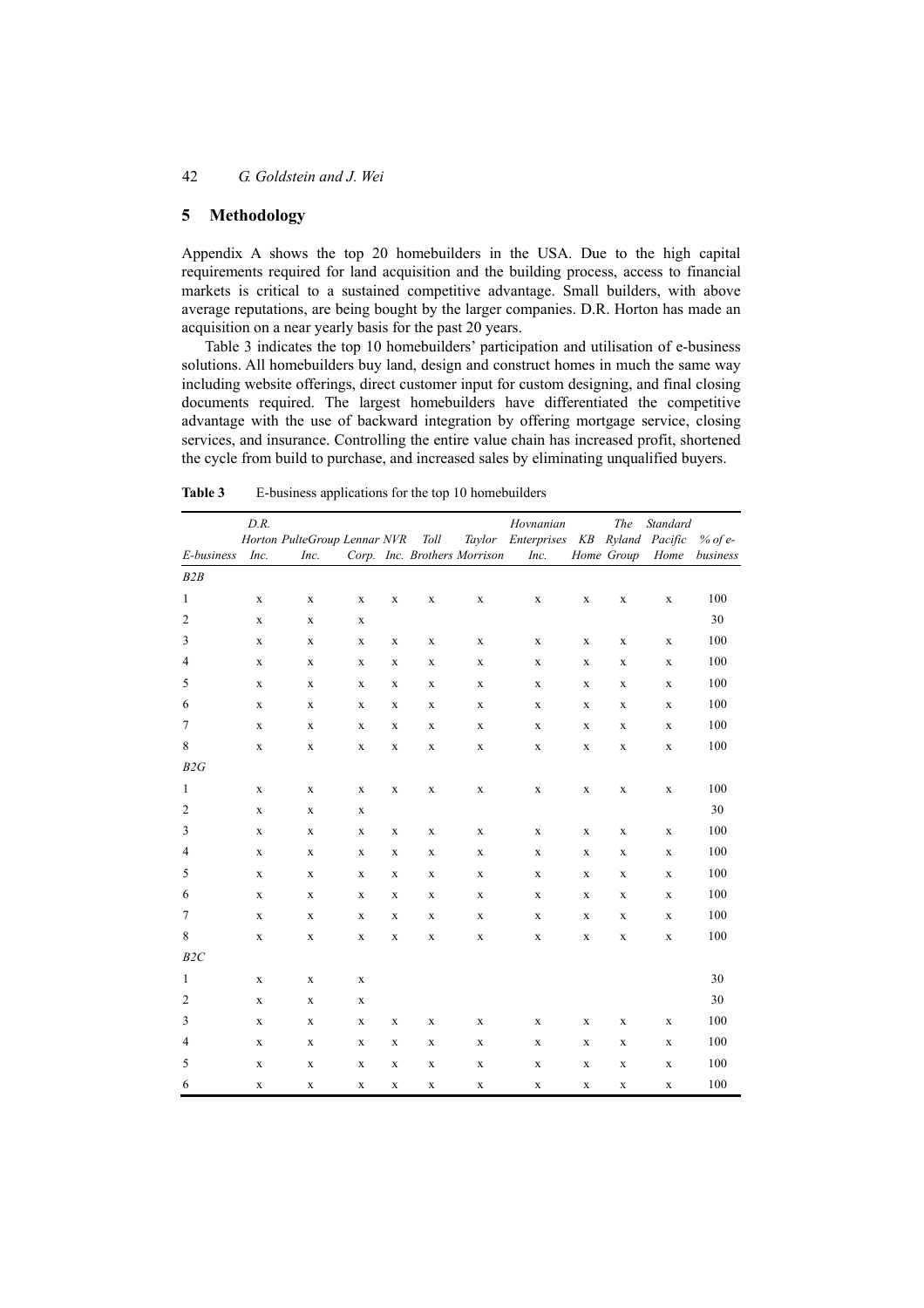| E-business     | D.R.<br>Inc. |             |             |             |             |             | Hovnanian<br>Horton PulteGroup Lennar NVR Toll Taylor Enterprises KB Ryland Pacific % of e-<br>Inc. Corp. Inc. Brothers Morrison Inc. Home Group Home |             | The         | Standard    | business |
|----------------|--------------|-------------|-------------|-------------|-------------|-------------|-------------------------------------------------------------------------------------------------------------------------------------------------------|-------------|-------------|-------------|----------|
| C2B            |              |             |             |             |             |             |                                                                                                                                                       |             |             |             |          |
| 1              | X            | X           | X           |             |             |             |                                                                                                                                                       |             |             |             | 30       |
| $\overline{2}$ | X            | $\mathbf x$ | X           | X           | X           | X           | X                                                                                                                                                     | X           | X           | X           | 100      |
| 3              | X            | X           | X           | X           | X           | X           | X                                                                                                                                                     | X           | X           | X           | 100      |
| 4              | X            | $\mathbf X$ | $\mathbf X$ | X           | $\mathbf X$ | X           | $\mathbf X$                                                                                                                                           | X           | $\mathbf x$ | X           | 100      |
| 5              | $\mathbf x$  | $\mathbf x$ | $\mathbf X$ | $\mathbf X$ | $\mathbf X$ | X           | $\mathbf X$                                                                                                                                           | $\mathbf X$ | $\mathbf x$ | $\mathbf x$ | 100      |
| 6              | $\mathbf X$  | $\mathbf X$ | $\mathbf X$ | X           | X           | X           | X                                                                                                                                                     | X           | X           | X           | 100      |
| 7              | $\mathbf X$  | $\mathbf X$ | $\mathbf X$ | X           | X           | X           | $\mathbf X$                                                                                                                                           | X           | X           | X           | 100      |
| B2I            |              |             |             |             |             |             |                                                                                                                                                       |             |             |             |          |
| $\mathbf{1}$   | X            | X           | X           | X           | X           | X           | X                                                                                                                                                     | X           | X           | X           | 100      |
| 2              | $\mathbf X$  | $\mathbf X$ | $\mathbf X$ | X           | X           | X           | X                                                                                                                                                     | X           | X           | X           | 100      |
| 3              | X            | $\mathbf x$ | X           | X           | X           | X           | X                                                                                                                                                     | X           | X           | X           | 100      |
| 4              | X            | X           | X           | X           | X           | $\mathbf X$ | $\mathbf X$                                                                                                                                           | X           | X           | X           | 100      |

Table 3 E-business applications for the top 10 homebuilders (continued)

#### **6 Discussions, implications and conclusions**

In order to accelerate the adoption of information technologies in the home building industry, this paper aims at developing a set of standardised electronic business solutions for the homebuilding industry based on a strategic value chain model. The information technology adoption in the top dominate homebuilding companies also was investigated based on pattern analysis in this paper. Overall, the results of this research will help to enhance the electronic business adoptions in the electronic homebuilding industry.

The efficacy of technology has had a profound and disparate approach to one of the largest contributors to GDP, the Homebuilding market. In order to extricate past barriers that delayed and increased homebuilding cost, the federal government formed an agency, Path for Advancing Technology (PATH) to ameliorate the process of design, permitting, and construction of homebuilding. Embracing the paragon of new technology has allowed homebuilders to focus on the three major goals referred to as the "golden triangle", on time, on budget, and high quality.

Standardisation of e-business solutions, in the homebuilding industry improved the entire process allowing increased communication with customers and suppliers, whereby reducing shipping cost, delivery time and production cycles. Implementation of TQM, ERP, and just in time (JIT) software ameliorated the entire value chain, to include both primary and secondary (support) activities.

Advancing electronic commerce, within the homebuilding industry, changed the organisational approach of communication. Linking B2C, B2B, and C2B providing advanced capabilities that have reduced construction cycle time, providing cost efficiency's leading to increased profit margins.

The purchase of single-family homes represent the largest expense made by individuals with the timing and size of the expense determined by many factors including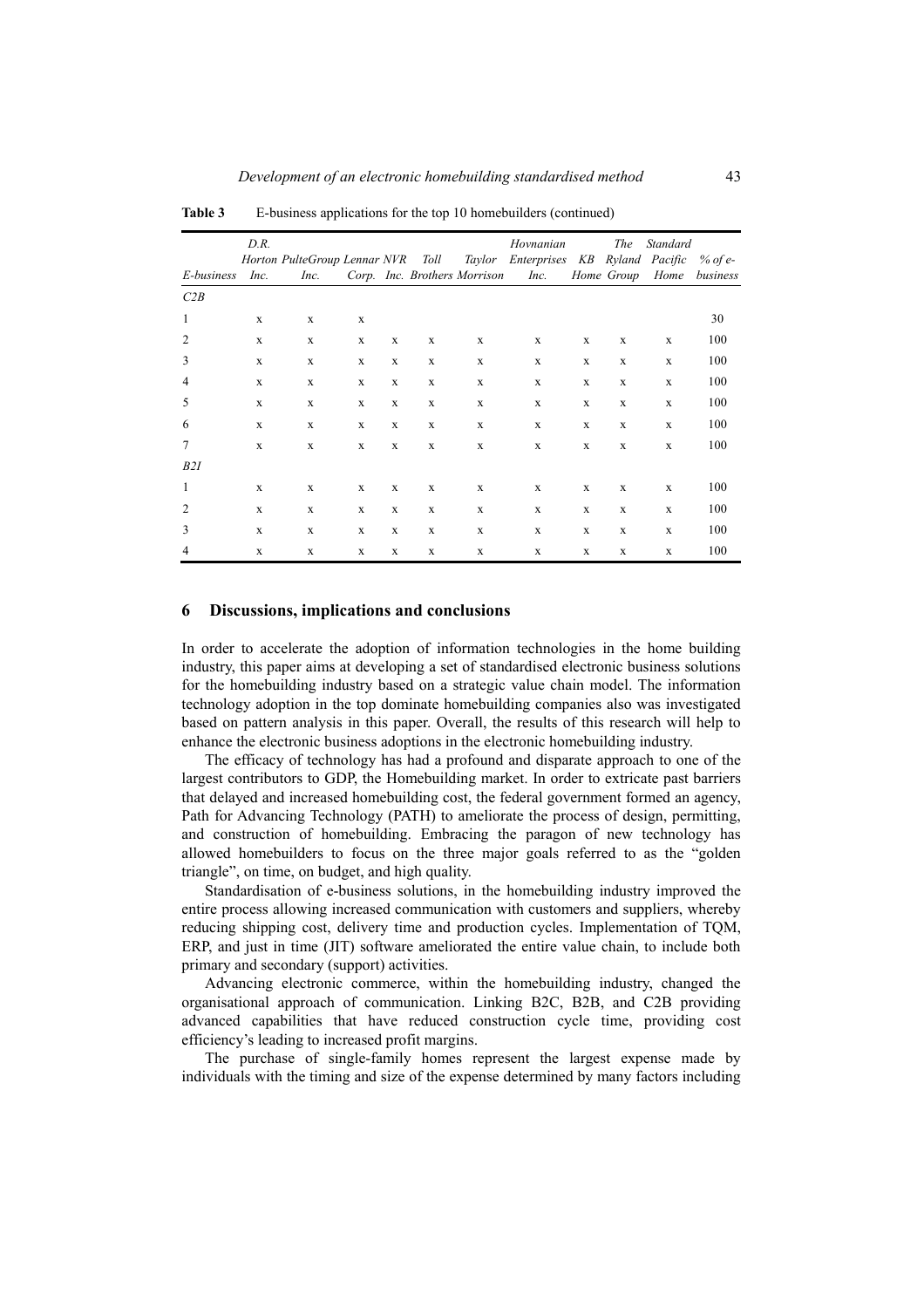mortgage rates, inflation rates, employment expectations, wages, and GDP. Current economic policy has attempted to influence both long term and short -term interest rates. Recently, Quantitative Easing 3 (QE 3) has been abandoned; which was designed to force both short-term and long- term interest to historic low levels through the purchase of mortgage back securities and long- term bonds. The near zero interest rate policy has influenced the home buying decision with historic low mortgage rates, directly affecting the growth of the home building industry.

The housing market moves in the same direction as the economy, and by the nature of outside influences, causes up and down cycles. The prior discussion, using a regression analysis clearly shows how interest rates, thus mortgage rates, is directly correlated with housing starts, affecting the direction of the homebuilding industry. The recent recession beginning in 2007, severely impacted the housing market and continues to influence the homebuilding recovery. Builders are reporting labour shortages in all areas due to the exit of skilled labour directly related to the last five years of a depressed industry. The labour shortage is also affecting homebuilders and ultimately the homebuyer. "More than 2.3 million workers associated with the homebuilding industry left for other employment. More than 83% of homebuilders reported having trouble finding skilled labour" (Schneider, 2015, p.11A).

Recent activity in the fixed income markets and Federal Reserve minutes now indicate a move away from the zero interest rate policy instituted in December 2008. "The probability of a Fed rate hike by June, based on trading in futures and options, was about 19% on February 18 and the odds of an increase by September was 48%, Bloomberg data show." (Global Economics, 2015, p.20).

The limitation of this paper covers the lack of empirical study on each standardised factor and the impacts of these factors. Future research will be conducted to study each standardised factor and investigate the relationships among these factors. The impacts of these factors on the firms' revenues and profits will also be investigated and analysed.

#### **References**

- Blismas, N., Wakefield, R. and Hauser, B. (2010) 'Concrete prefabricated housing via advances in systems technologies', *Engineering Construction and Architectural Management (09699988)*, Vol. 17, No. 1, pp.99–110.
- Demian, P. and Walters, D. (2014) 'The advantages of information management through building information modelling', *Construction Management and Economics*, Vol. 32, No. 12, pp.1153–1165.
- Dess, G., Lumkin, G., Eisner, A. and Mcnamara, G. (2014) *Strategic Management*, 6th ed., McGraw Hill, New York, NY.
- Fisher, S.E. (2000) 'This is the house that e-business built', *Infoworld*, Vol. 22, No. 47, p.36.
- Freedman, R. (2014) 'Drones in real estate: not so fast', *RealtorMag*, Retrieved 6 March, 2015 from www.realtororg./ethics/brief/article/2014/03/drones
- Global Economics (2015) *Can the World Handle a Fed Rage Rise*, 1 March, p.20.
- Gravina da Rocha, C., Kemmer, S.L. and Meneses, L. (2016) 'Managing customization strategies to reduce workflow variations in house building projects', *Journal of Construction Engineering and Management*, Vol. 142, No. 8, p.1.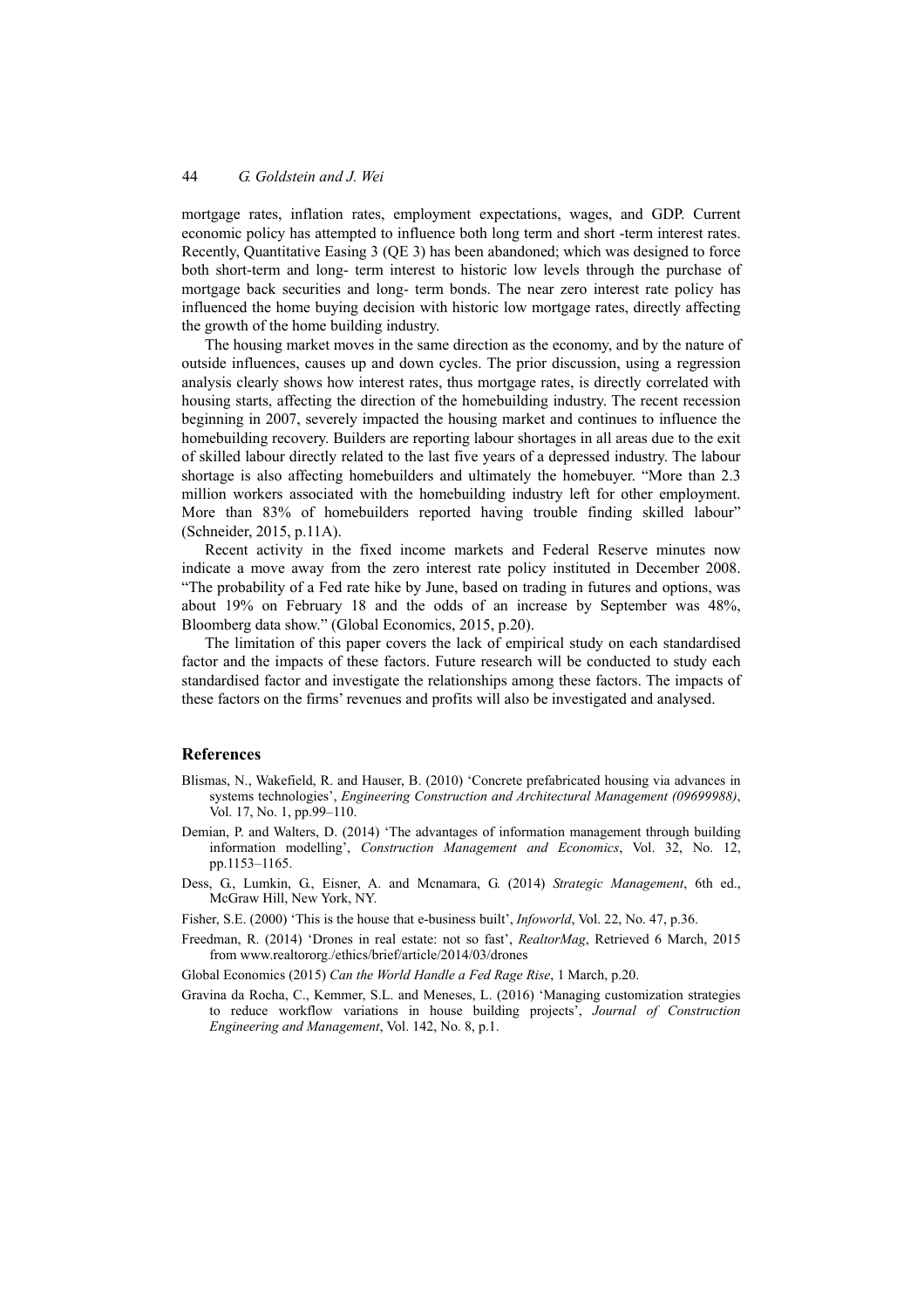- Gunasekaran, A., Marri, H., McGaughey, R. and Nebhwani, M. (2002) 'E-commerce and its impact on operations management', *International Journal of Production Economics*, Vol. 75, Nos. 1–2, pp.185–197.
- Hassell, S., Berenstein, M. and Bower, A. (1999) *Proceedings from Science and Technology Policy Institute*, The Role of Information Technology in Housing Design and Construction. RAND, Virginia.
- Jacobsson, A., Boldt, M. and Carlsson, B. (2016) 'A risk analysis of a smart home automation system', *Future Generation Computer Systems*, Vol. 56, No. C, pp.719–733.
- Jansson, G., Lundkvist, R. and Olofsson, T. (2015) 'The role of experience feedback channels in the continuous development of house-building platforms', *Construction Innovation*, Vol. 15, No. 2, pp.236–255.
- Law, D. (2008) 'Utilization of an accounting cost controls in conjunction with information technology in the home building arena', *Journal of Business Information Systems*, Vol. 12,  $No. 4$
- Li, Z., Shen, G.Q. and Xue, X. (2014) 'Critical review of the research on the management of prefabricated construction', *Habitat International*, Vol. 43, pp.240–249.
- MacKenzie, R. (2012) *Building Materials Supply Chain for US Home Building*, Grandview **Consulting**
- Manrique, J.D., Al-Hussein, M., Bouferguene, A. and Nasseri, R. (2015) 'Automated generation of shop drawings in residential construction', *Automation in Construction*, Vol. 55, pp.15–24.
- Mohamed, A., A., Yong Cheol, K. and Young-Chon, K. (2015) 'Communication network architectures for smart-House with renewable energy resources', *Energies*, Vol. 8, No. 8, pp.8716*–*8735.
- NAHB Research Center (2006) *Partnership for Advancing Technology in Housing*, Information Technology to Accelerate and Streamline Home Building, National Association of Home Building, Maryland.
- Naji, S., Shamshirband S., Basser, H., Keivani, A., Alengaram, U.J., Jumaat, M.Z. and Petković, D. (2016) 'Application of adaptive neuro-fuzzy methodology for estimating building energy consumption', *Renewable and Sustainable Energy Reviews*, Vol. 53, pp.1520–1528.
- Nikoleta, A., Miguel Olariaga, G. and Gianluca, F. (2016) 'Telecommunication technologies for smart grid projects with focus on smart metering applications', *Energies*, Vol. 9, No. 5, p*.*375.
- Park, S. and Yun, G. (2004) 'The impact of internet-based communication systems on supply chain management: an application of transaction cost', *Journal of Computer-Mediated Communication*, Vol. 10, No. 1, pp.128–141.
- Pfitscher, J. and Wei, J. (2007) 'Development of chain management models for the apparel retail ebusiness', *Information Systems Education Journal*, Vol. 5, No. 16, Article 1.
- Richmond, R. (2002) *Have Pulte and US Build Succeeded in Reforming Supply Chain*, Builder Online.
- Samad, M.E.S., Martin, L. and Steven, R.D. (2016) 'Conceptualising information and equipment technology adoption in construction: a critical review of existing research', *Engineering, Construction and Architectural Management*, Vol. 23, No. 2, p.158.
- Sawyer, T. (2006) 'Build Fast and Innovate. (cover story)', *ENR: Engineering News-Record*, Vol. 256, No. 1, pp.24–27.
- Schneider, M. (2015) 'Construction makes a comeback', *Pensacola News Journal*, 8 March, p.11A.
- Swarts, K.M., Lehman, K. and Lewis, G.K. (2016) 'The use of social customer relationship management by building contractors: evidence from Tasmania*'*, *Construction Management and Economics*, Vol. 34, Nos. 4–5, p.302.
- Vaughan, J.L., Leming, M.L., Liu, M. and Jaselskis, E. (2013) 'Cost-Benefit analysis of construction information management system implementation: case study', *Journal of Construction Engineering and Management*, Vol. 139, No. 4, pp.445–455.